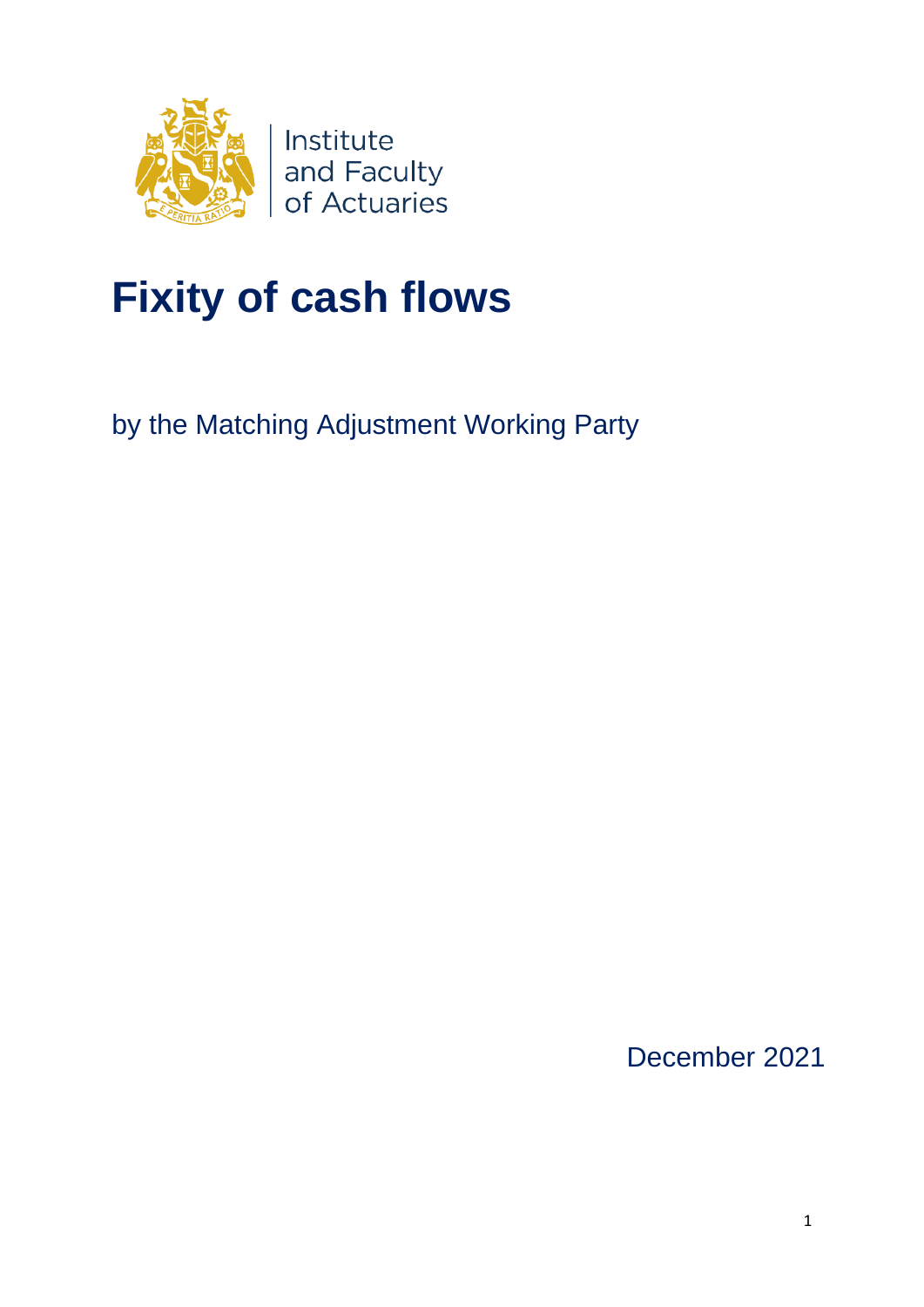## The working party

Members of the Matching Adjustment Working Party:

**Ross Evans (Chair) Michael Henderson Andrew Kenyon Stephan Erasmus Kyle Audley Rob Harris Jake Helliwell Jonathan Lim**

#### **Disclaimer**

All working party members are appointed by the Institute & Faculty of Actuaries to serve on member-led research working parties as individuals, and these individuals do not represent their employers, or the views of their employers, or the views of the Institute & Faculty of Actuaries.

This publication is intended solely for educational purposes and presents information of a general nature. The information and expressions of opinion contained in this publication are not intended to be a comprehensive study, nor to provide actuarial advice or advice of any nature and should not be treated as a substitute for specific advice concerning individual situations. Nothing within should be interpreted as a recommendation of a particular method or approach.

Any estimates and examples presented are illustrative only and not intended to provide, nor should they be interpreted as providing, any facts regarding, or prediction or forecast of, the likelihood that they will be representative of actual experience.

The Institute & Faculty of Actuaries do not endorse any of the views stated, nor any claims or representations made in this publication.

No person should take any action in reliance upon any of the information contained in this publication and neither the working party members, their employers nor the Institute & Faculty of Actuaries accept any responsibility or liability to any person for loss or damage suffered as a result of their placing reliance upon any view, claim or representation made in this publication.

On no account may any part of this publication be reproduced without the written permission of the Institute and Faculty of Actuaries.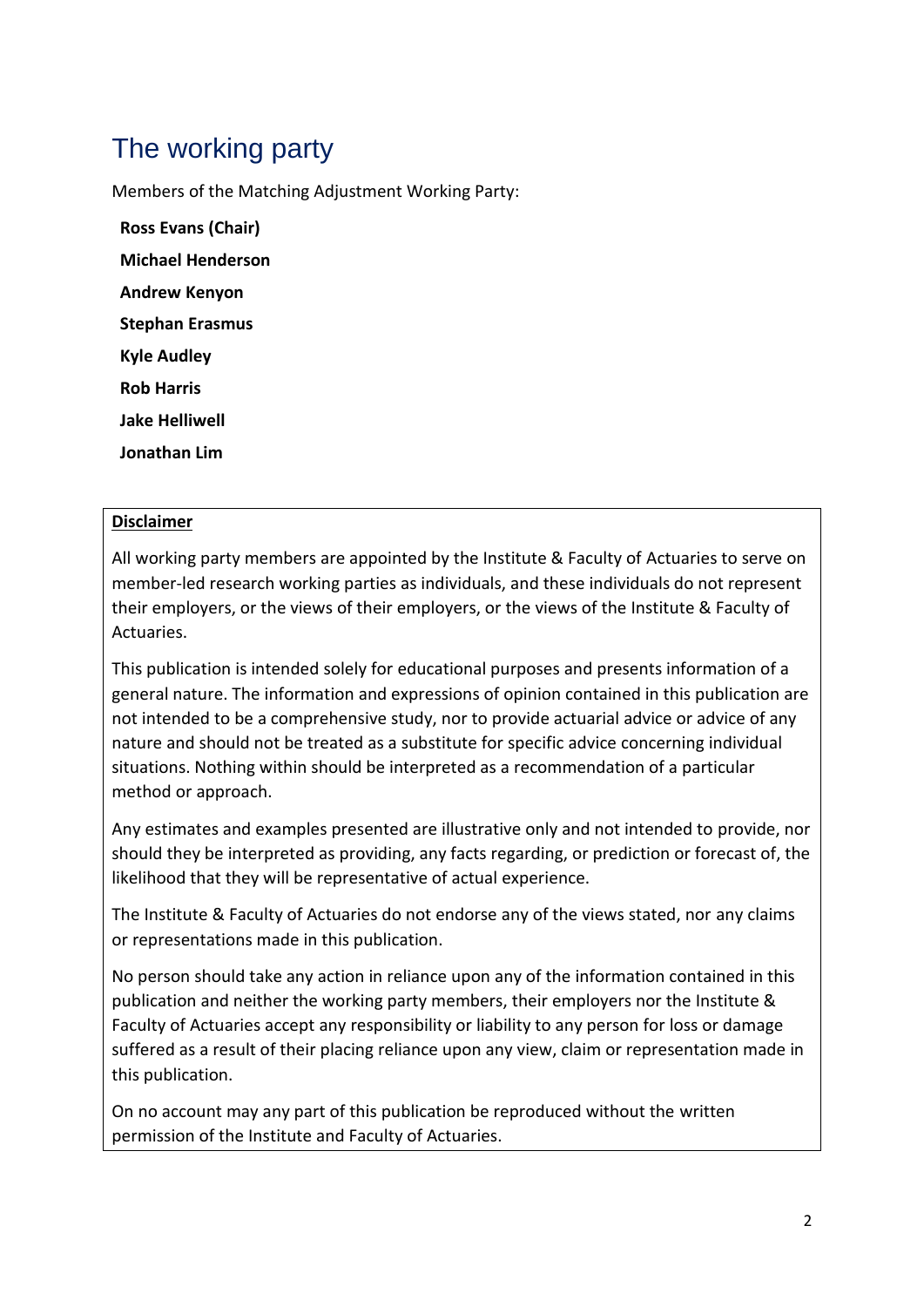## <span id="page-2-0"></span>1. Introduction

Insurance firms with Matching Adjustment ("MA") portfolios require attractive long-dated assets to back their long-term liabilities.

Given the heightened focus on initiatives such as the levelling up agenda in the UK, incentivising green investment objectives, and stakeholders placing greater emphasis on Environmental, Social and Governance ("ESG") considerations, insurance firms are well placed to invest in these long-term, productive assets and support the wider economy in a meaningful way.

However, the ability to invest in these assets is constrained (sometimes severely so) by the need to satisfy the strict "fixity of cash flows" requirements under the current MA regime. While (re)structuring solutions may achieve MA eligibility, given the often costly and complex nature of these processes, we assume a preference for alternative solutions.

The interpretation of what may satisfy the regulatory view of "fixity" of asset cash flows is a key area of subjectivity and expert judgement in the assessment of MA eligibility. The Prudential Regulation Authority ("PRA") states in Supervisory Statement SS7/18<sup>1</sup> that its interpretation is:

"*fixed in terms of timing and amount, and cannot be changed by the issuers of the assets or any third parties*", and "*it is not sufficient for a portfolio of assets to provide cash flows that are predictable in aggregate to a very high degree.*"

This contrasts with the eligibility of liabilities in the MA portfolio, which are not "fixed", but instead are highly predictable in aggregate.

<span id="page-2-1"></span>The nature of the underlying projects, and the additional structuring available in private debt capital markets, can contribute to asset features that challenge the regulatory view of fixity. The PRA has noted that firms can hold such assets, if not MA-eligible, outside of their MA portfolios<sup>2</sup>. However, the ability to hold these investments in MA portfolios where they can back liabilities is important for many firms to be able to invest in them. The PRA has signalled it is looking at MA eligibility in the context of such assets alongside its 2021 Quantitative Impact Study ("QIS") $^{3,4}$ .

<span id="page-2-3"></span><span id="page-2-2"></span>The contrasting views of the PRA and industry experience have been highlighted in the HM Treasury ("HMT") review of Solvency II ("SII") regulations in the UK. A core HMT objective underpinning the SII review<sup>5</sup> is:

<span id="page-2-4"></span>"*to support insurance firms to provide long-term capital to underpin growth, including investment in infrastructure, venture capital and growth equity, and other long-term productive assets, as well as investment consistent with the Government's climate change objectives*"

The consequential impact on annuity policyholders, defined benefit ("DB") pension scheme members, trustees, and firms with UK DB pension schemes is also potentially significant. Facilitation of investment in appropriate assets will allow insurance firms to offer more attractive annuity rates to DB pension schemes and individual policyholders. This means DB pension schemes, their trustees, and sponsors, can insure sooner and provide greater financial security for members within a well-

<sup>&</sup>lt;sup>1</sup> [Supervisory Statement 7/18 'Solvency II: Matching adjustment' \(bankofengland.co.uk\)](https://www.bankofengland.co.uk/-/media/boe/files/prudential-regulation/supervisory-statement/2018/ss718.pdf)

<sup>&</sup>lt;sup>2</sup> [Developments in the PRA's supervision of annuity providers](https://www.bankofengland.co.uk/speech/2021/april/charlotte-gerken-pre-recorded-18th-bulk-annuities-conference) - speech by Charlotte Gerken | Bank of England

<sup>&</sup>lt;sup>3</sup> [Solvency II Review: Unlocking the potential -](https://www.bankofengland.co.uk/speech/2021/september/gareth-truran-speech-at-the-bank-of-america-26-financials-ceo-conference) speech by Gareth Truran | Bank of England

<sup>&</sup>lt;sup>4</sup> [Review of Solvency II: Quantitative Impact Study \(QIS\) | Bank of England](https://www.bankofengland.co.uk/prudential-regulation/key-initiatives/solvency-ii/solvency-ii-reform-quantitative-impact-survey)

<sup>&</sup>lt;sup>5</sup> [Solvency II Review: Call for Evidence -](https://www.gov.uk/government/publications/solvency-ii-review-call-for-evidence) GOV.UK (www.gov.uk)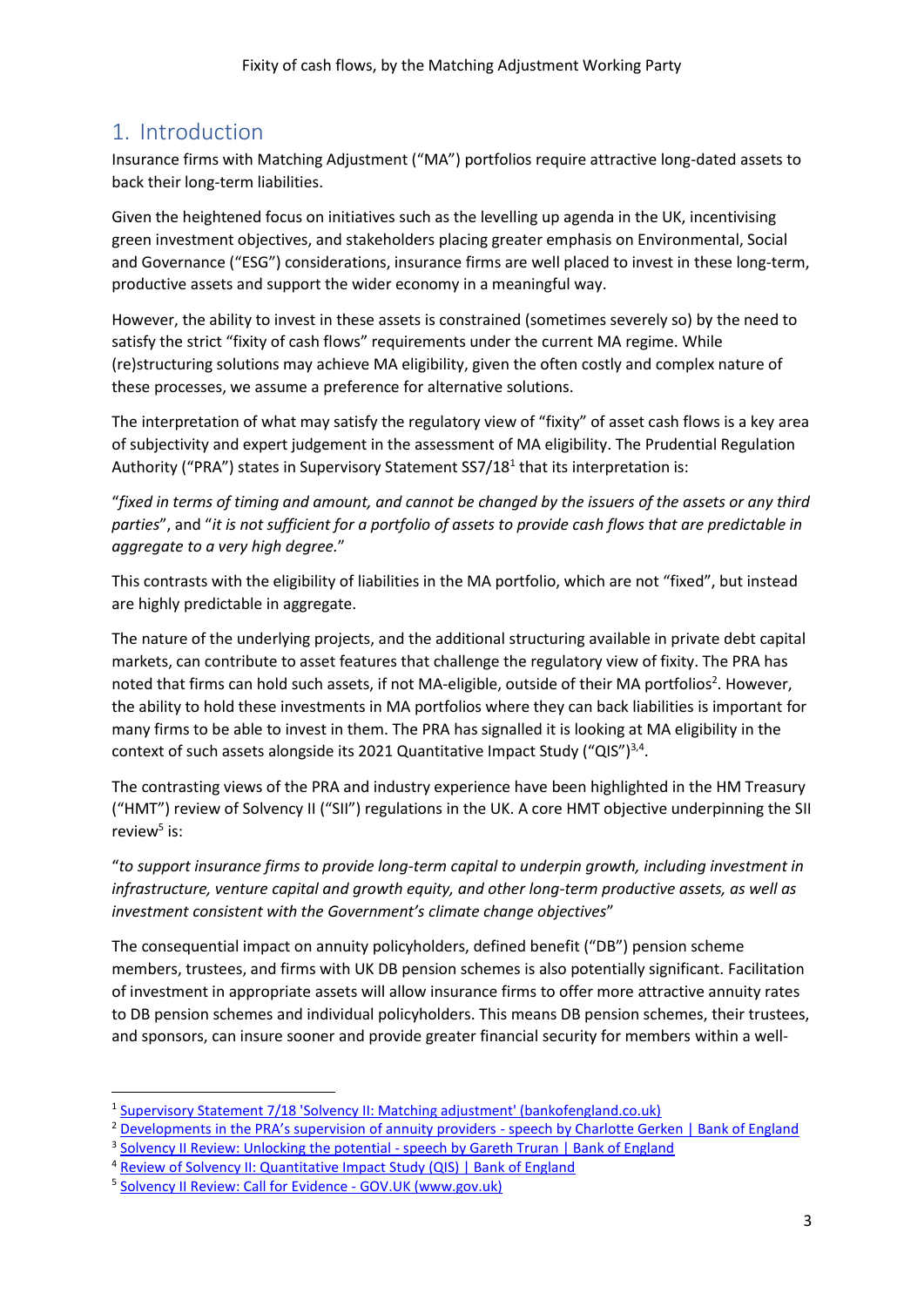capitalised and risk-managed UK insurance sector. It also means better retirement outcomes for individual policyholders.

In this paper, through illustrative case studies for three commonly used asset classes, we set out areas where we consider that the MA framework could be readily adapted to accommodate a more pragmatic interpretation of "fixity", leading to more beneficial outcomes for policyholders, the insurance industry, and the wider economy. We also note that capital can be held against any residual risks arising, to ensure continued policyholder protection.

Further, rather than asset-by-asset assessments of fixity, a more portfolio-level view of "fixity in aggregate", reflecting the nature of the liabilities, may be more appropriate and more aligned with the principle of pooling (of risk), subject to any concentration and exposure limits.

Note that while we have suggested approaches that could be used to resolve MA eligibility issues, it is for individual firms to consider whether their exposures and arrangements allow for such approaches to be appropriately (and prudently) employed, as well as to determine their appetite for implementing any of the approaches.

<span id="page-3-0"></span>As this paper was being finalised, Charlotte Gerken (Executive Director, Insurance, PRA) gave a speech on the PRA's role in improving the processes that support insurers' investment<sup>6</sup>. There are several areas of overlap with the challenges presented in this paper. In particular, construction phases in infrastructure assets, and prepayment and deferral risks are highlighted as potential areas for reform, which we see as positive developments.

<sup>6</sup> [The PRA's role in improving the processes that support insurers' investment](https://www.bankofengland.co.uk/speech/2021/november/charlotte-gerken-keynote-speaker-at-the-insurance-asset-management-conference-2021) - speech by Charlotte Gerken | [Bank of England](https://www.bankofengland.co.uk/speech/2021/november/charlotte-gerken-keynote-speaker-at-the-insurance-asset-management-conference-2021)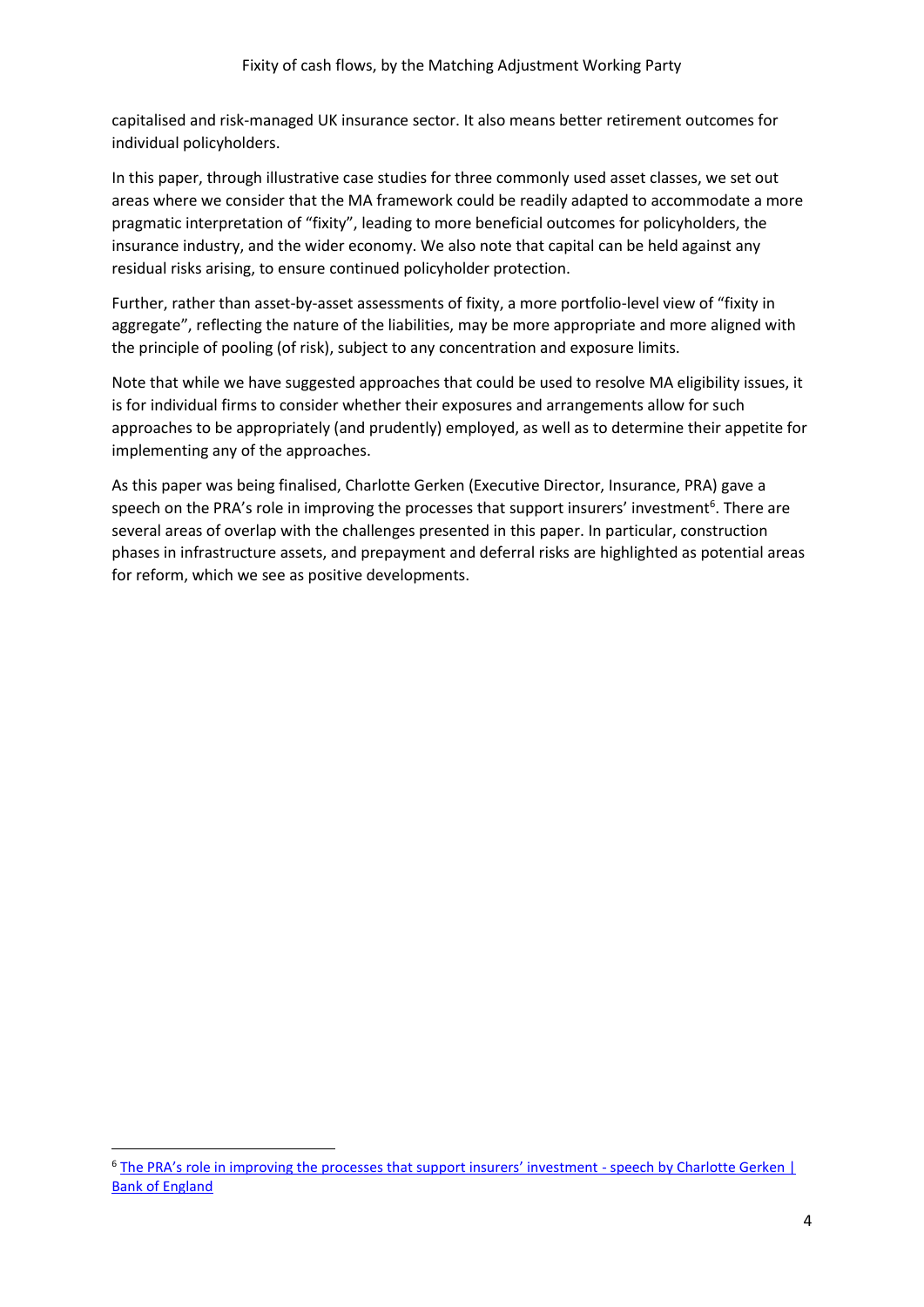## 2. Examples

In this section of the paper we present examples of the constraints imposed by the current regulatory view of cash flow "fixity" and the factors that investors in relevant assets must consider.

Our examples highlight the types of ESG-conscious, productive assets that insurers would like to invest more in, in order to back their policyholder liabilities, but currently face barriers to doing so.

We present examples of:

- Infrastructure assets with a construction phase the eligibility of cash flows at various times through the construction
- Clean energy infrastructure assets prepayment clauses in the form of cash sweeps, Power Purchase Agreement / off-taker buyout, and asset disposal
- Sale and leaseback assets eligibility considerations for the rental cash flows and the residual property cash flows throughout the life of an agreement

For these assets, there will be elements that are considered more readily MA-eligible (e.g. rental income streams) and those that are less so (e.g. residual property value at a future time). Similar splits may be achieved by (re)structuring assets to address the strict fixity requirements. As noted in sectio[n 1,](#page-2-0) in this paper we assume a preference for alternative solutions to (re)structuring.

We focus on the income stream elements which are more readily MA-eligible, consider the challenges posed by the current regulatory treatment, and present proposals to address some of the key issues. These proposals include the haircutting of cash flows, the use of make-whole clauses, the use of more "MA-friendly" contractual definitions, and the holding of capital.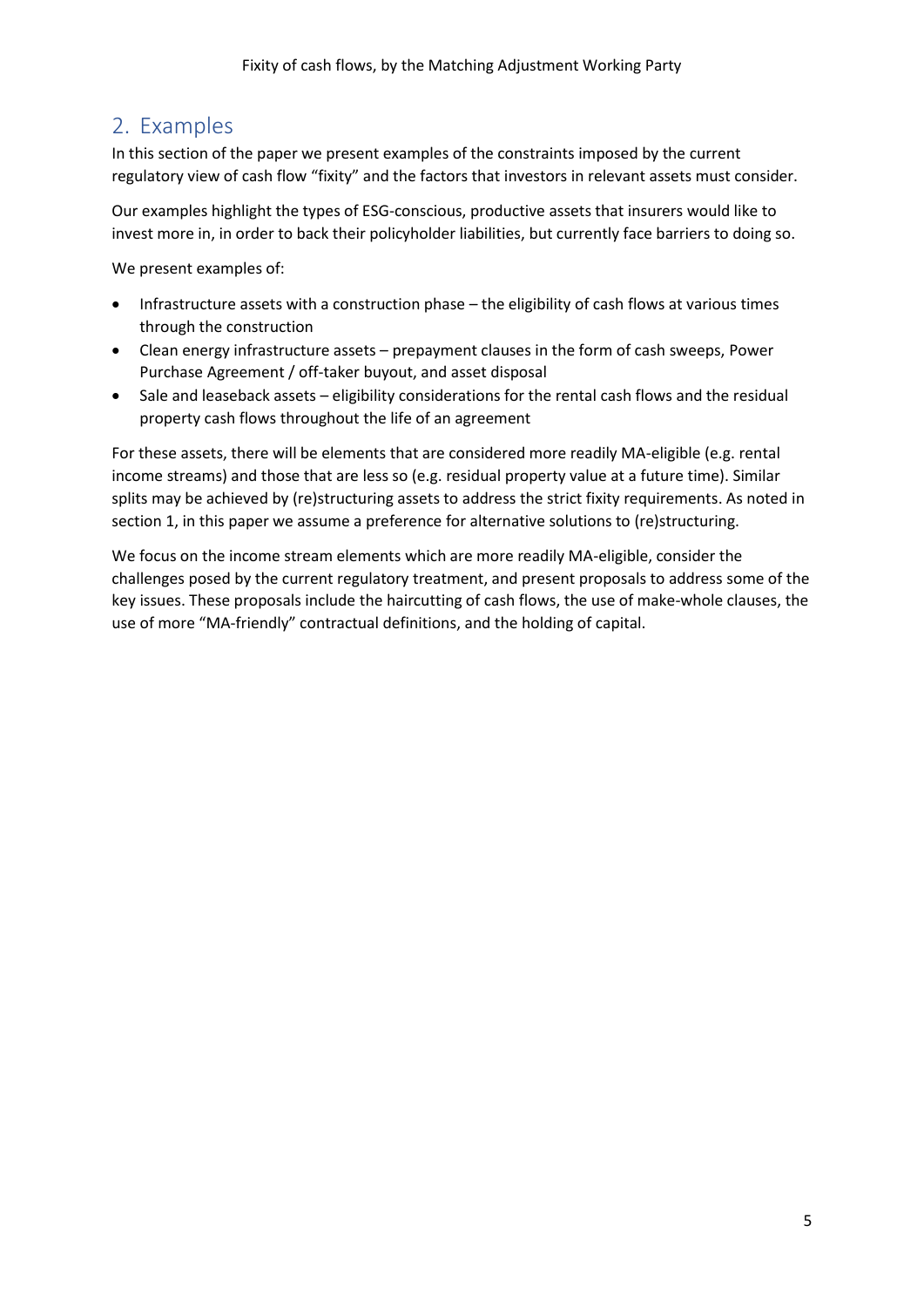## 2.1. Infrastructure assets with construction phase

In a speech in April 202[1](#page-2-1)<sup>2</sup>, Charlotte Gerken stated that "the MA does not stop firms investing in *assets such as construction phase assets structured as debt*". The speech also noted that firms may hold assets outside of the MA portfolio if these are not considered MA-eligible. However, the ability to hold these assets in the MA portfolio is important for many firms to be able to invest in them, a poi[n](#page-2-2)t acknowledged in a speech in September 2021 by Gareth Truran<sup>3</sup> (Director of Cross-Cutting Policy, PRA). It is the view on the MA eligibility of cash flows during the construction phase that we consider in this section.

C[h](#page-3-0)arlotte Gerken's November 2021 speech<sup>6</sup>, published as this paper was being finalised, noted that the PRA was considering its expectations for firms' liquidity management in construction phases, as well as "*considering whether a softening of the restrictions on cash flow recognition for construction phase assets can be accommodated within the prudential framework*".

Investment in an infrastructure project or "real asset" typically involves the providers of capital – here, the insurance firms – investing prior to the inception of the project, after which there is an initial period of construction. This brings certain risks and uncertainties around the success and timing of the project, and whether the final asset will then deliver the expected cash flows, in timing and amount.

Typically, relevant asset experts within insurance firms work with highly experienced partners, often with long-term relationships, throughout the lifecycle of these projects. All parties are incentivised to deliver, with contractual terms in place to provide clarity on responsibilities for issues arising, and to limit the exposure of the insurer to expense overruns. This reduces the uncertainty of the project and reduces the risk that the lender does not receive the cash flows it expects. However, there is still residual uncertainty that needs to be considered.

In SS7/18, the PRA discusses "*cash flows with uncertain but bounded timing*" and also states that if cash flows have a "*fixed latest point*" ("FLP"; the latest point a cash flow is contractually agreed to be delivered) specified in the contract, the cash flows could be MA-eligible (assuming other eligibility conditions are met) if they are recognised at their latest date.

We are aware that some assets with a construction phase have been demonstrated to be MAeligible. However, we are also aware of examples of assets with construction risk where firms have not been successful in securing MA eligibility. While we do not comment on any individual firm's experience, we understand that the scale of effort and length of time regulatory engagement may consume, coupled with the uncertainty of the outcome, can act as barriers to firms pursuing investment in such assets. We also note that the PRA has asked about firms' exposures to assets with construction phases in the qualitative questionnaire in the 2021 QI[S](#page-2-3)<sup>4</sup>.

#### 2.1.1. Worked Example

We consider a relatively simple example of a single firm solely providing the funding for an infrastructure asset that will return a stream of regular, quantifiable cash flows. Solid blocks in the chart below indicate a cash flow paid from the asset post-completion; dashed blocks indicate a cash flow paid before completion of the build.

In this example, a contractually agreed FLP has been established, after which the insurer is guaranteed to receive cash flows, although at outset cash flows are anticipated before that point.

We assume that any expected cash flows can be determined (i.e. "known") in timing and amount. We now consider MA eligibility at several different points in the timeline of the project: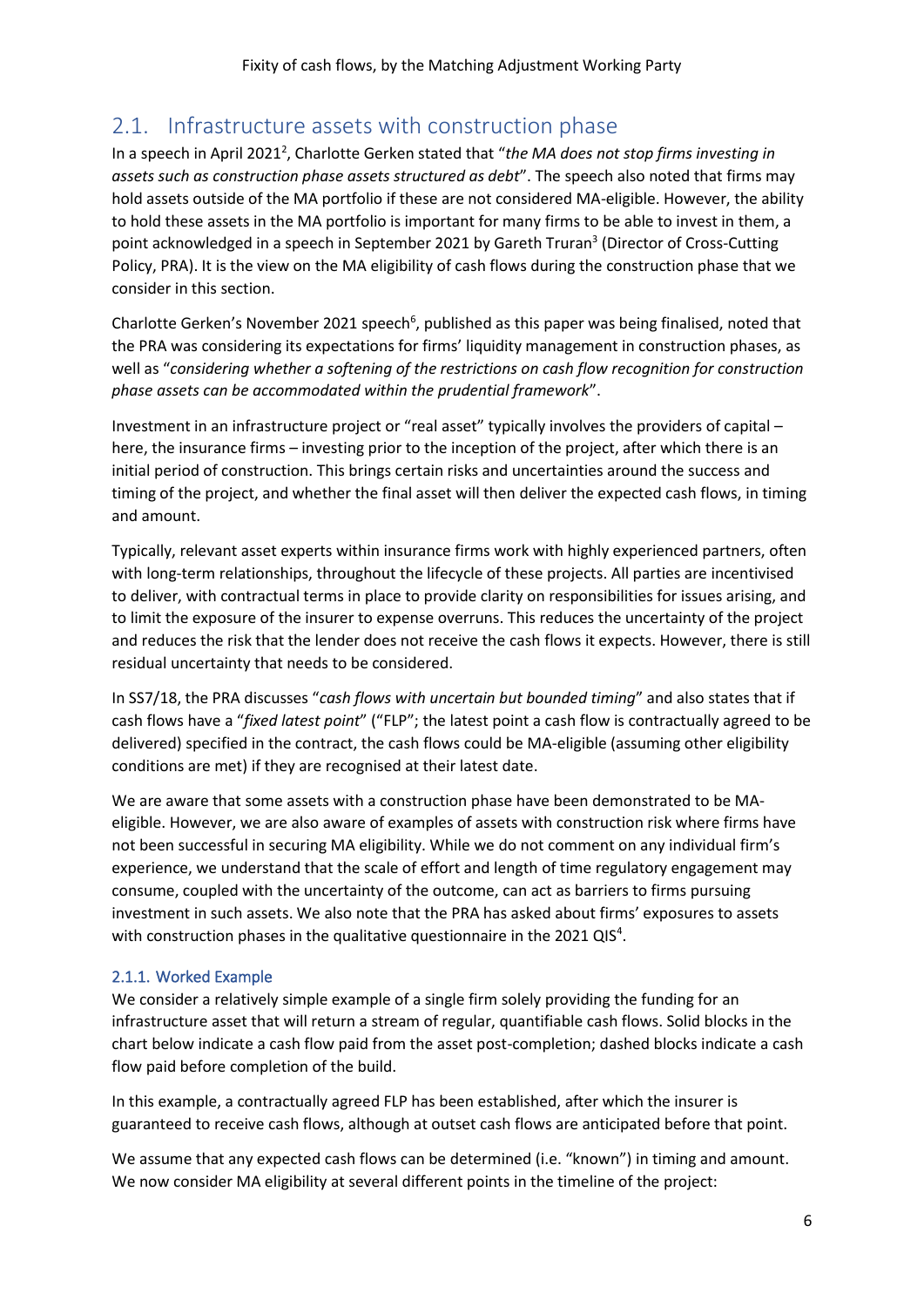- 1. Before construction begins (assuming all pre-requisites complete, e.g. completion of land purchase, planning approval, finalisation of construction contract, etc.)
- 2. During construction, before the expected completion date (the "ECD")
- 3. During construction, but after the ECD and before the FLP (if applicable)
- 4. During construction, after the FLP (if applicable)
- 5. Post-construction

We assume that failure to complete the build is a default event. Under SS7/18, firms should have a definition of "default", and they should also have set out how they will treat and recognise these assets under any types of default that may occur, including MA eligibility. Processes around this are not considered here.



*In construction, before the expected completion date -* MA eligibility at points #1 and #2 in the chart would be expected to be similar to each other. We anticipate having a stream of cash flows, and there is a contractual FLP; future cash flows after the FLP are considered to be MA-eligible (absent any other ineligibility issues).

Cash flows expected to be received before the FLP need to meet the PRA's SS7/18 requirement and "*be invested so that they will be available to meet the liability cash flows as assumed in the matching assessment"*, to be MA-eligible. As the asset is not yet built, the degree of certainty attached to these cash flows needs to be considered. This should most obviously be captured within the rating of the asset, but alternative approaches using other techniques could also be used, including:

- Applying haircuts to non-contractual cash flows to reflect the degree of certainty. Haircuts could be calibrated, for example, by applying stresses to the elements that could affect project completion
- Increasing the Fundamental Spread<sup>7</sup> ("FS") considered in the matching assessment, perhaps based on the rating of the construction contractor for construction-period cash flows

 $^7$  Fundamental Spread represents the risk of default and downgrade of an asset, subject to a long-term average spread. It represents the risk to which the insurer is exposed by investing in that asset.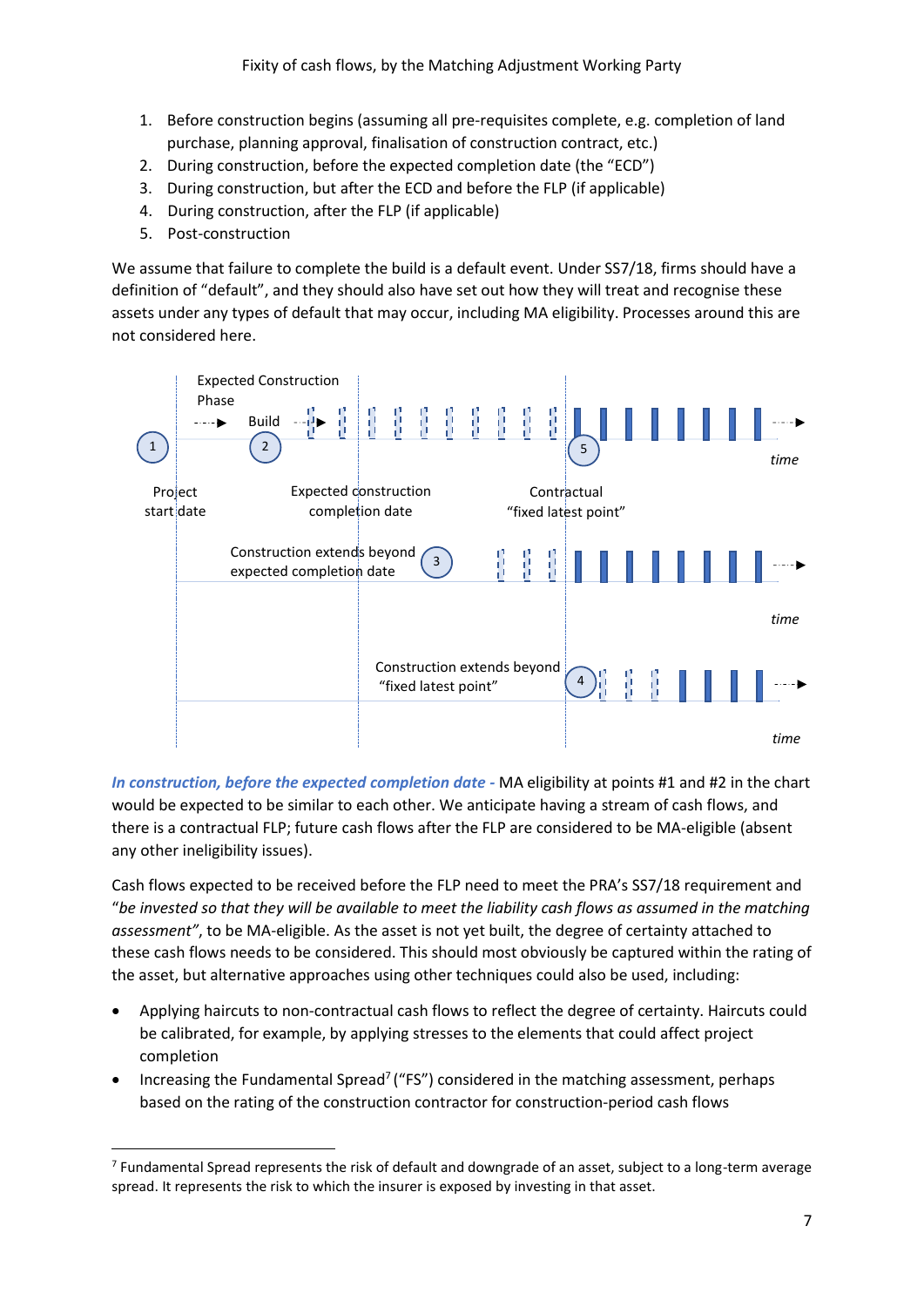Firms should also review these adjustments as the project evolves, updating as necessary (e.g. if the project falls significantly behind schedule).

Recognition of the cash flows in these or similar ways would increase the attractiveness of funding the construction phase of such assets. Alternatively, a structure or Special Purpose Vehicle ("SPV") could be established that would pay out a fixed schedule of cash flows, although this brings a different set of challenges. As noted in section [1,](#page-2-0) we assume a preference to avoid (re)structuring routes (actual or notional), if possible.

*Construction extends beyond the ECD -* At point #3 in the chart, the build is not yet complete despite passing the ECD, and there may not be incoming cash flows, however the cash flows after the FLP are still recognised for MA eligibility purposes, and those before the FLP must meet the above requirement from SS7/18.

This would be an appropriate point to review the project in some detail to determine whether further haircuts (or rating downgrade) should be applied. If necessary, for example due to the expectation of further delays, there may be a case for only recognising cash flows from a later date.

*Construction extends beyond FLP -* At point #4 in the chart, the contractual FLP has passed, and the firm would most likely consider the project defaulted as the firm has not yet begun to receive expected and contractual cash flows.

As noted earlier, we would expect firms to follow any treatment that they have set out for dealing with actual or technical "default" events, as expected by SS7/18. However, the treatment at this point would depend on a number of factors, such as the likelihood of reinstatement of cash flows (e.g. setting a new completion date and/or restructuring the debt), and the enforceability of any contractual clauses for make-whole<sup>8</sup>, or alternative compensation.

*Construction complete -* At point #5 in the chart the asset is built, and there is no more construction phase. The infrastructure project is delivering a steady stream of cash flows, known in timing and amount. These would be considered MA-eligible and recognised in the MA portfolio.

#### 2.1.2. Further considerations

Contracts should ideally be "MA-friendly", e.g. they should clearly state:

- A fixed latest point
- Who covers (inter alia) any costs for delays
- Who is responsible for rectifying any defects in the construction
- Who covers costs if the asset turns out different to plan
- How to deal with uncertainty over on-going management expenses of the asset

It is not always possible to achieve this idealised situation. Further, insurers are often operating in competitive bidding processes for these types of projects, and establishing strict contractual terms for MA eligibility can hinder their ability to compete with other investors.

In order to support a wider scope for investment in such assets, firms could be allowed to include them in their MA portfolios provided they make allowances for any uncertainty by using prudent

<sup>8</sup> Make-whole is a form of compensation (typically linked to market interest rates) which allows the lender to reinvest the proceeds to match the full term asset cash flows.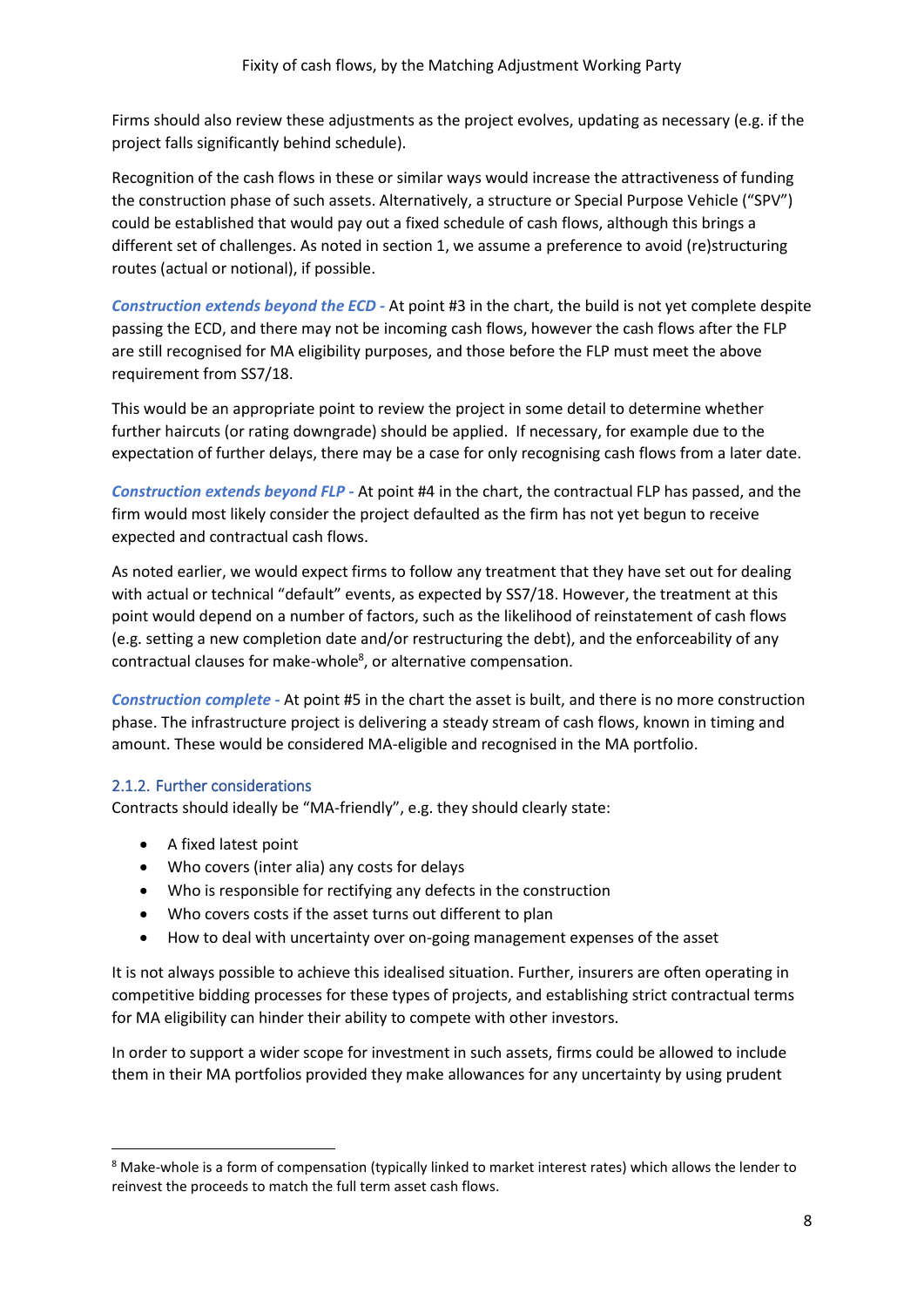assumptions or by holding explicit additional reserves and/or capital to ensure continued policyholder protection. Such circumstances may include:

- If there is likely to be any recourse to the insurer for defects
- If a "fixed latest point" is not possible to achieve contractually
- If the income, once complete, is not certain (but is highly predictable)

"Infrastructure" covers a broad range of assets. The risks posed by one asset may not be the same, or be present to the same degree, as for another asset, and the nature and complexity could vary significantly. This requires a range of specialist expertise in order to understand and advise on the potential risks and "work-out" scenarios, should this be necessary. The PRA has highlighted this through its David Rule "An annuity is a very serious business" speeches<sup>9,10</sup>, as well as Charlotte Gerken's April 2021 speech, noted earlier.

<sup>&</sup>lt;sup>9</sup> ['An annuity is a very serious business' \(bankofengland.co.uk\)](https://www.bankofengland.co.uk/-/media/boe/files/speech/2018/an-annuity-is-a-very-serious-business-speech-by-david-rule)

<sup>&</sup>lt;sup>10</sup> David Rule at the Westminster and City Bulk Annuities Conference, London, on Wednesday 10 April 2019 [\(bankofengland.co.uk\)](https://www.bankofengland.co.uk/-/media/boe/files/speech/2019/an-annuity-is-a-very-serious-business-part-two.pdf?la=en&hash=6BF86C21B2C85232A0A22D7D4D36344DF34B4610)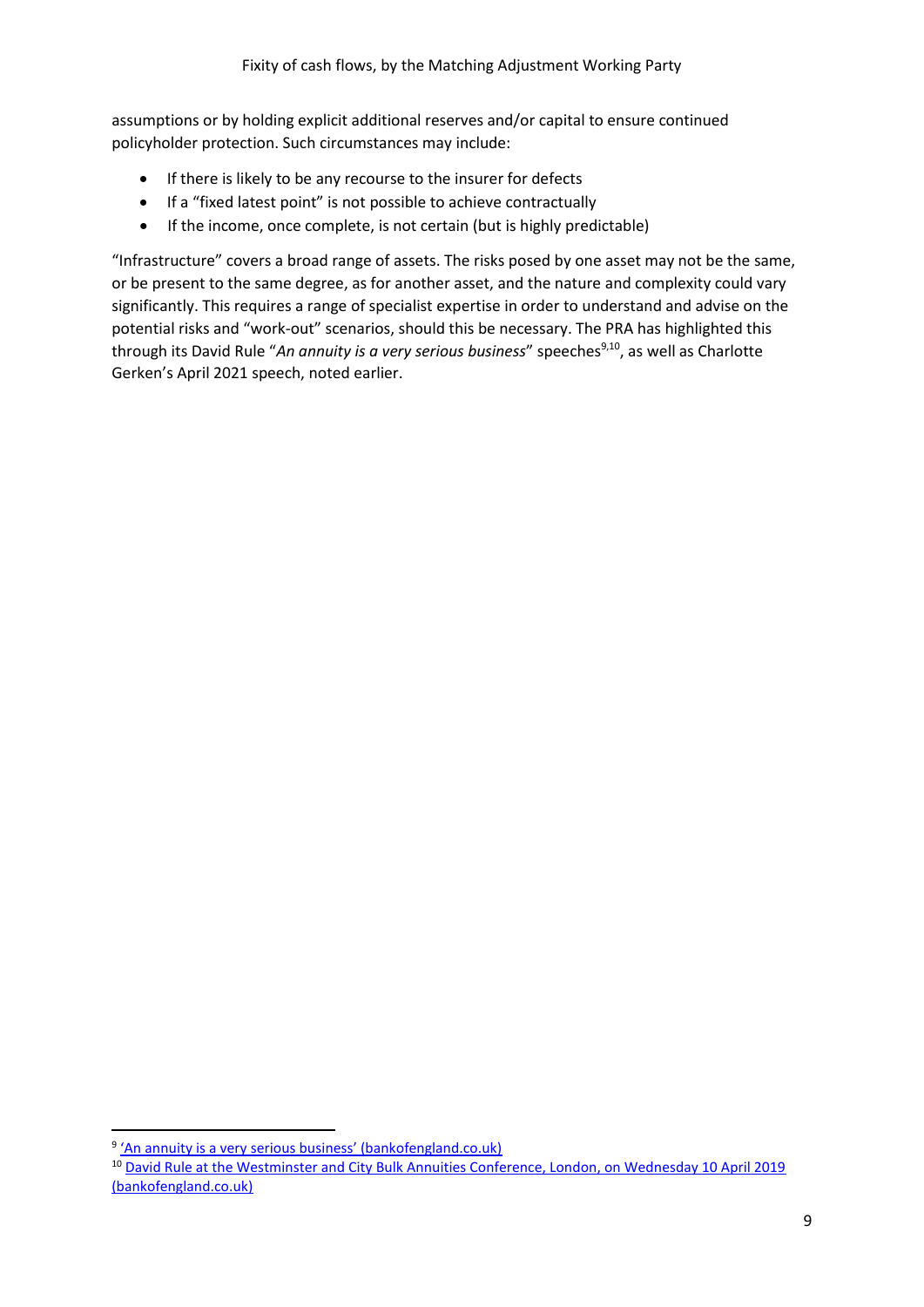## 2.2. Clean energy infrastructure assets

Recent scientific[,](#page-2-4) industry and regulatory consensus, and the HMT Call for Evidence<sup>5</sup>, are clear that investment in "greener" assets is critically important to tackle climate change and the transition away from carbon-based power generation.

One area that has expanded significantly in recent years is clean energy, or energy derived from renewable and/or sources with zero emissions. The International Energy Agency states $11$  that investment in clean energy needs to reach USD 4 trillion annually by 2030 if the world is to reach net zero emissions by 2050.

The working party has investigated three types of clean energy assets:

- 1. Offshore wind farms
- 2. Onshore wind farms
- 3. Solar panel installations

All types require upfront financing, in order to build and be able to rely on the income from electricity generated to repay debt holders.

Offshore wind tends to be situated in single large sites. The market here appears to be reasonably MA-friendly and geared towards institutional investment, potentially due to the larger amount of funding required per project. The nature of single-site offshore wind also means that prepayment features are less common.

Onshore wind and solar assets tend to be more problematic from an MA perspective. They are often more fragmented projects (spread across several sites) and the underlying landowners require flexibility to allow them to change the usage of their land, or potentially to allow them to buy themselves out of the long-term contract, i.e., they give rise to prepayment features. Even if these prepayment options are unlikely to ever be used, this presents challenges for investment by MA portfolios, and issues with such assets were noted in the September 2021 speech by Gareth Truran<sup>3</sup>[.](#page-2-2)

Prepayments are problematic from an MA perspective because the compensation paid needs to be sufficient to reinvest to replace the lost cash flows, otherwise the MA portfolio may no longer be able to match its liability payments. As noted earlier, Charlotte Gerken's November 2021 speech indicates that the PRA is reviewing its approach to prepayment and deferral risk.

The example in the chart below shows how the expected asset cash flows (#1) may be changed by a prepayment event (#2).

<sup>11</sup> [World Energy Outlook 2021](https://www.iea.org/reports/world-energy-outlook-2021) – Analysis - IEA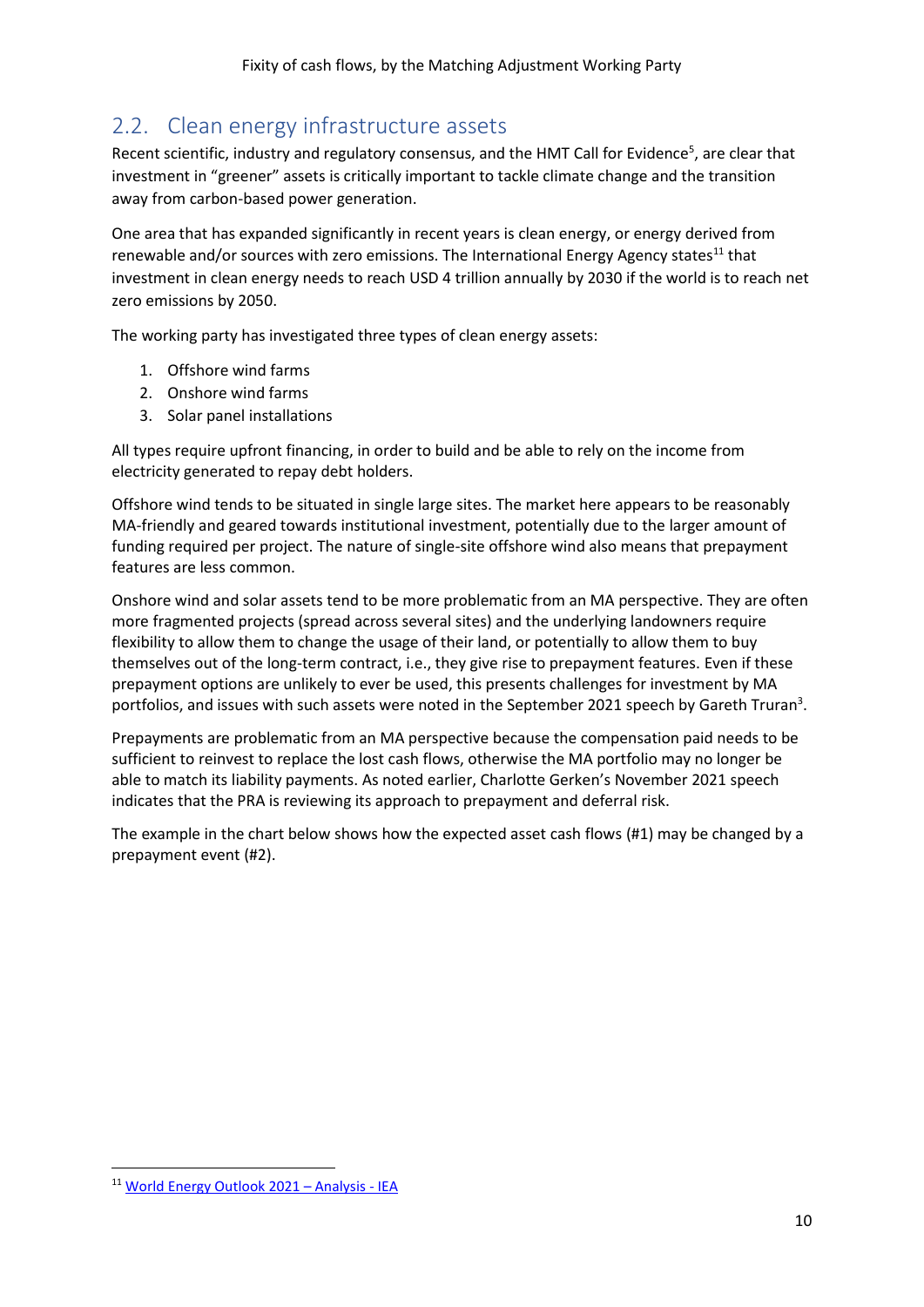

Below we discuss some of the common forms of prepayment clauses associated with onshore wind and solar assets, and how they could be considered for MA eligibility purposes.

#### 2.2.1. Prepayment clauses

*Cash sweep -* Under certain circumstances, excess cash flows may be used to pay down the debt early. For example, this could happen where the income being received from the asset begins to fall and a "debt service coverage ratio" trigger is breached. This is generally a mandatory prepayment event and is seen as a credit (risk) protective feature, which may allow a higher credit rating to be achieved.

As these features are for the purpose of protecting the debt holder from adverse credit experience (e.g. a rating downgrade), they would seem to be a sensible measure that should be allowed in an MA portfolio.

It would also seem fair to characterise the trigger as being outside the control of the borrower, given it should not be in their interests for excess cash flows to be used in this way. However, it is worth noting that the cash sweep may improve the credit rating (relative to the same asset without this feature) and hence there is a question over whether a firm should be able to pass through the higher rating when calculating the MA.

Our view is that cash sweeps should not prevent MA eligibility. However, firms should more closely monitor assets with this feature and update the asset cash flow projections if a cash sweep process is (or is likely to be) triggered. Firms should ensure they understand their overall portfolio exposure to such features and the potential impact of a mass event (e.g. lots of clean energy infrastructure assets beginning to prepay at the same time). A further consideration would be whether to disregard the cash sweep feature when setting the credit rating, or adjusting an external rating for the purposes of assigning a credit quality step to achieve the same effect.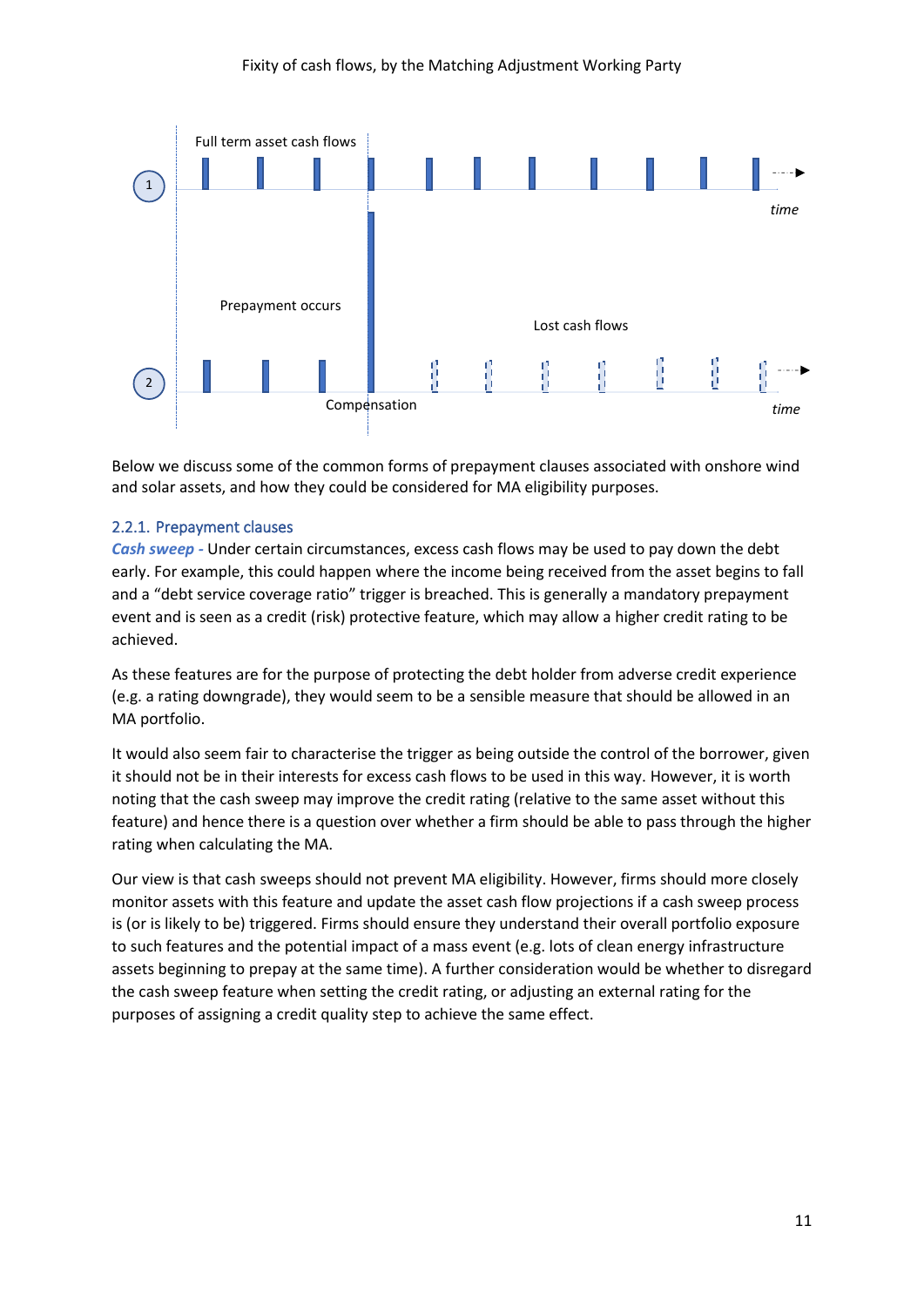*Power Purchase Agreement/Off-taker buyout -* In this scenario, the user of the electricity being generated (the off-taker; typically the landowner) has the ability to exit their Power Purchase Agreement ("PPA"). This is akin to the landowner buying the sole use of the power generation assets.

Compensation is paid but it is not usually in a make-whole format. There may be an ability for the project sponsor (typically the equity holder) to reinvest the proceeds in other sites, but if they are unable to do this, debt holders are typically pre-paid at par. This feature could be considered similar to prepayment risk on residential mortgages, which are generally only considered MA-eligible if the prepayment risk is structured out.

However, it is unlikely that the prepayments in this circumstance would be "economically driven" and, even if they are (e.g. due to shifts in power prices), this is unlikely to be correlated with other prepayment risks to which an MA portfolio is exposed.

Our view is that firms should be allowed to hold this type of prepayment risk, subject to exposure limits which take into account the uncorrelated nature with other prepayment risks.

*Asset disposals -* This situation applies to "portfolio" assets, where the project holds multiple power generation sites. The project sponsor may decide to dispose of a certain site (or sites) and, rather than the debt coverage (and hence credit worthiness) reducing, the debt holders are prepaid with the proceeds. Typically, any significant asset disposals (e.g. above 10% of the overall portfolio in a calendar year) would attract a make-whole payment, however smaller amounts would be repaid at par (i.e. early repayment).

The presence of make-whole on larger disposals means MA portfolios are unlikely to be materially exposed to prepayments of this type. As a result, we think it makes sense to allow this type of prepayment exposure, subject to appropriate limits (or holding additional capital).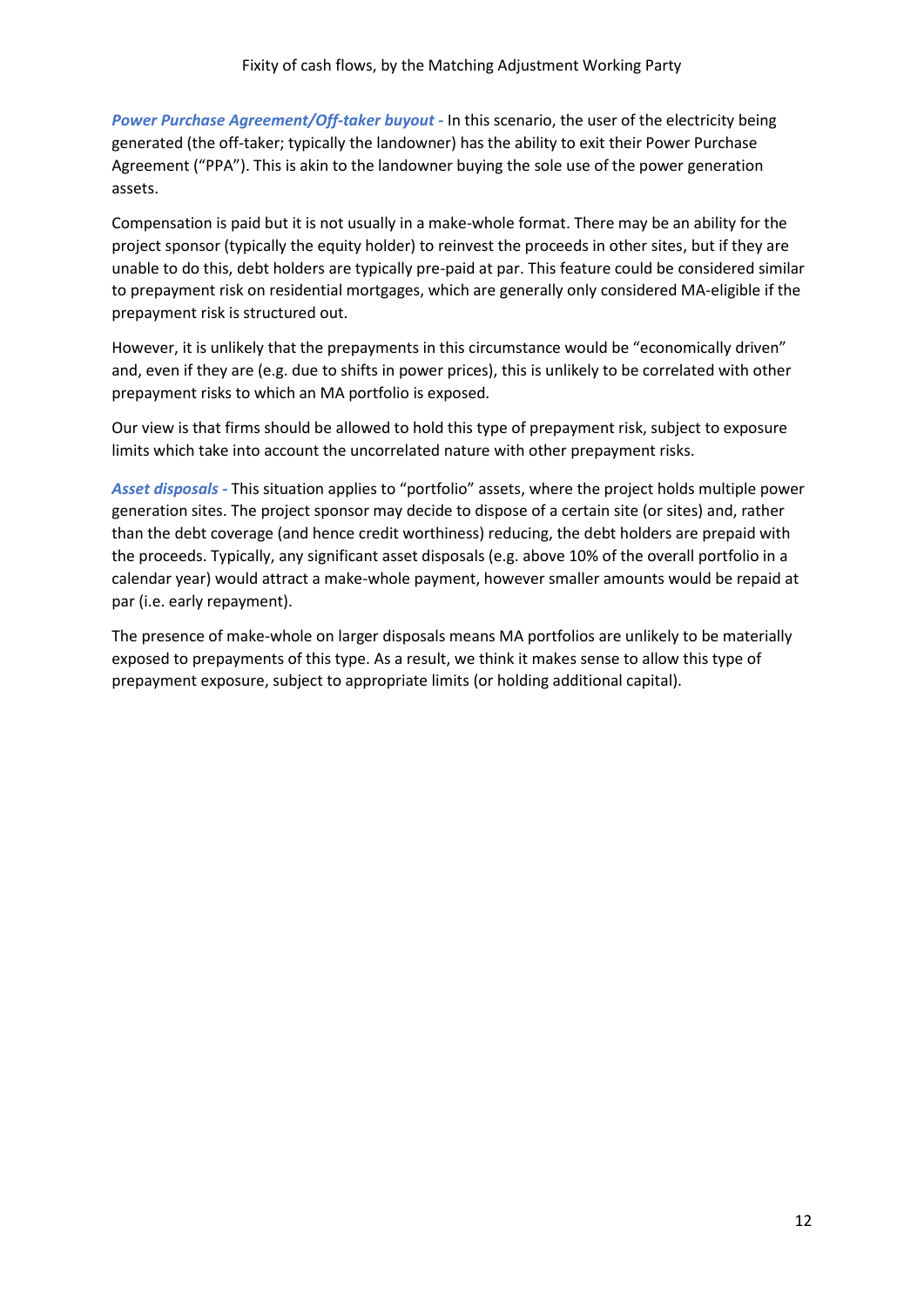## 2.3. Sale and leaseback

A sale and leaseback ("S&L") transaction can be structured in a number of ways and can be applied to a variety of assets. For the purpose of this paper, an S&L transaction is where the insurer purchases a property for a lump sum paid today and leases the property back to the seller of the property for a fixed period.

The cash flows consist of (#1) rental cash flows paid for the duration of the lease – which are usually fixed – followed by either (#2) a property sale cash flow, or (#3) a new stream of rental cash flows under a new lease. In practice, at the end of the lease term, firms will likely avoid (#2) in favour of (#3) as they aim to achieve long term regular cash flows to match annuity liabilities.

A simple example is shown in the chart below. Solid blocks represent known, contractual cash flows, and dashed blocks represent potential cash flows. Figures are illustrative.



To achieve MA eligibility under current SII rules, firms may choose to separate (#1) from (#2) or (#3) by structuring the asset using an SPV. Notes are issued from the SPV to the firm that are backed by the cash flows from (#1), and these notes are then put into the firm's MA portfolio. The remaining cash flows from (#2) or (#3) are managed through subordinated notes and equity tranches which are held outside of the MA portfolio.

A more flexible treatment of S&L may not require a formal (re)structure to separate the cash flows, and instead could permit all cash flows to be held in the MA portfolio, subject to appropriate adjustments. This would allow firms to follow a more realistic management of the asset in practice, such as assuming that the property will be re-let at the end of the lease term. It would also avoid the costly and onerous legal separation of cash flows achieved via a formal (re)structure.

Below, we set out some barriers to fixity and how they are currently treated under the MA rules. For each one, we consider some potential alternative treatments based on a less strict interpretation of fixity. These alternative treatments are intended to better accommodate the "real-world" features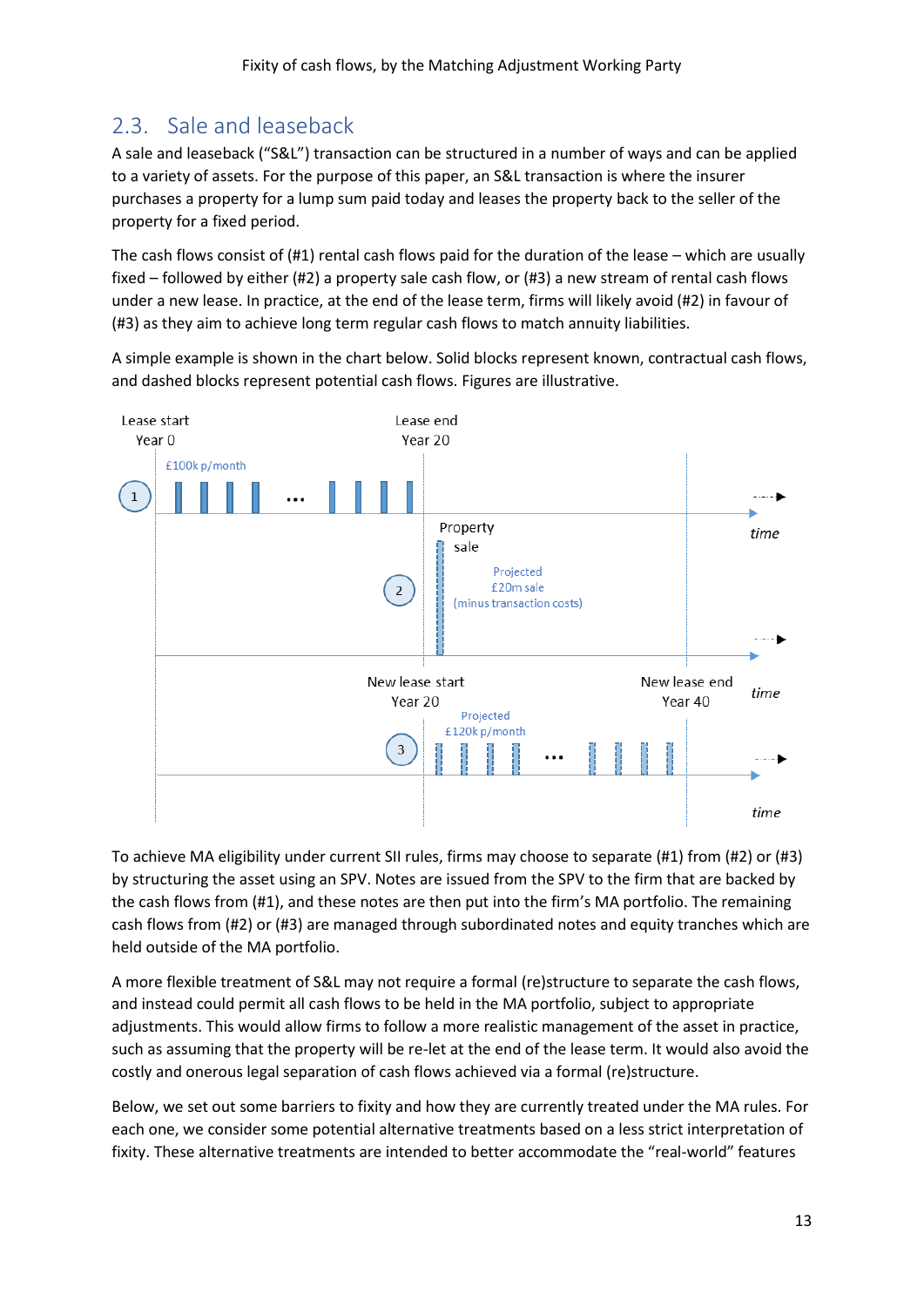and practicalities of these assets, to allow for the risks of the cash flows, and also to prevent cash flows from being excluded from the MA portfolio completely.

#### 2.3.1. Rental cash flows

Generally, it should be straightforward to demonstrate the MA eligibility of a stream of rental cash flows. We note below circumstances that might mean this is not so straightforward to do in practice, with suggestions for how to resolve the issues, provided the specific situation allows.

#### *Default of the tenant and termination of the lease*

This is a risk which is also present with any corporate bond. It is currently reflected in firms' calculation of the Solvency Capital Requirement ("SCR") and in the deduction to the MA benefit via the FS. For a publicly rated tenant, the credit rating assigned is usually the public credit rating.

Firms include covenants in loans, such as limits for cash sweeps and traps in place on the tenant's debt service coverage ratio<sup>12</sup>. Cash sweeps and traps involve holding amounts in ring-fenced accounts that the tenant cannot access, in order to reserve for future unpaid rental cash flows. This supports the fixity of cash flows and helps to reduce the financial impact of tenant default.

To reflect the credit improvements offered by these contractual terms compared to a public corporate bond, a suitable reduction could be made to the level of FS applied to the lease contract, and an adjustment could be made to the calculation of the SCR to reflect the presence of these covenants.

#### *Costs that may fall on the landlord during the lease term*

These include, for example, repairs, addressing changes in building regulations and/or insurance costs. Leases typically state that tenants bear these costs, but if they fall on the firm these costs are typically allocated to the notes that are held outside the MA portfolio.

Where the firm bears the costs, a potential alternative treatment may be to haircut cash flows in the MA portfolio by a best estimate of future costs over the duration of the lease.

#### *Break clauses*

Break clauses are problematic from an MA perspective. We note that make-whole clauses can be used to provide sufficient compensation for break clauses and produce MA-eligible assets under the current regime.

It may be possible to use an SPV to structure a number of S&L assets, and the cash flow uncertainty resulting from any break clauses could be allowed for when structuring the MA-eligible notes. However, this is outside the scope of this paper.

#### <span id="page-13-0"></span>2.3.2. Post-maturity rental cash flows

In this section we consider post-maturity issues that can render cash flows to be excluded from firms' MA portfolios under the current SII rules.

We note that the cash flows in this section are at the "less certain" end of the range, and firms would need to strongly consider whether it is appropriate to adopt any of the approaches we have set out. Should a firm be able to satisfy itself that it is appropriate, the assumptions would require considerable validation and any expert judgements should be heavily scrutinised. For example,

 $12$  Debt service coverage ratio is the tenant's earnings before interest and tax ("EBIT") divided by the total debt obligations. For S&L this would be the tenant's EBIT divided by total rental cash flows.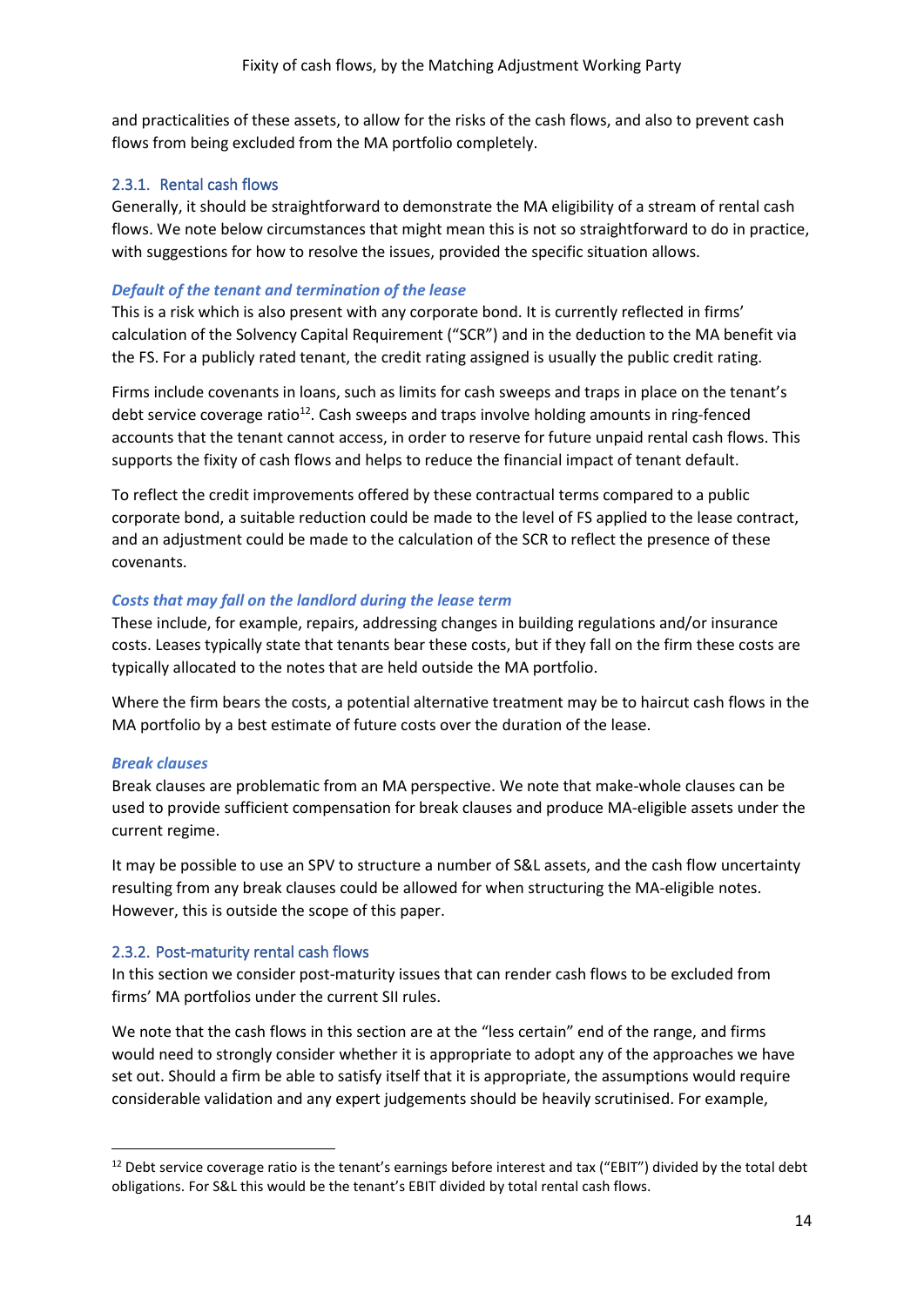allowance for dilapidation and/or re-fits should be included as appropriate. We would also expect that any of the approaches would only be utilised for an appropriate time horizon post-maturity.

#### *Unknown value of post-maturity rental cash flows*

Firms can estimate future rental cash flows by carrying out a risk-neutral projection of future rental returns using a combination of published indices on market rent levels and stochastic simulation techniques. This will be similar to the property price projection noted in sectio[n 2.3.3](#page-14-0) below.

A haircut to future rental cash flows reflects the uncertainty in the projection approach. While firms may be able to demonstrate through back-testing that the model is appropriate based on the calibrated parameters, the long duration of S&L assets (e.g. 25 years) means that long-term projections may lack credibility. One approach may be to calibrate haircuts based on differences between observed historic rent yields and those projected by the model in back-testing. Expert judgement may be applied to allow for any idiosyncratic differences between real estate assets where there is insufficient historic data.

#### *Unknown timing of post-maturity rental cash flows*

This is similar to the unknown timing of the future sale of a property discussed in section [2.3.3,](#page-14-0) below. A delay to the start of new rental cash flows can be used to represent the time taken to find a new tenant. The timeframe chosen will depend on the specific transaction, such as the type or use of property and the number of tenants, and may be set individually using expert judgement.

We are unaware of data published by rating agencies on the timeframe between the end of a lease and a new lease being agreed, however firms could use the sale period as a proxy for this combined with expert judgement adjustments.

#### *Unknown new tenant*

The main issue here is the credit quality of a new tenant and the impact on the FS, which is difficult to predict. Depending on the use of the property, an average index credit rating for the industry could be used with an adjustment to provide a margin of prudence. Ultimately, this affects the level of haircut applied to cash flows from the FS.

#### <span id="page-14-0"></span>2.3.3. Property sale cash flows

Before considering property cash flows, we acknowledge that there are two consequences of a relaxation in fixity rules: (1) include previously excluded cash flows, albeit with a haircut, to help with cash flow matching; and (2) increase the residual spread earned on assets used in the calculation of the MA benefit. The consequences are linked: (1) means that fewer other assets are required to meet matching requirements; and (2) means that the yield on existing S&L assets increases. Therefore, any haircuts proposed to cash flows to achieve (1) (which, on average, reduces the risk of becoming a forced seller of assets) should be consistent with the treatment in (2).

#### *Unknown sale price of property*

Firms can project the sale price of the property to determine the future cash flow at the end of the lease term. The projection approach will need to be consistent with the PRA's treatment of Equity Release Mortgages ("ERMs") in estimating the value of a future property sale, as we expect the PRA to apply similar principles to that set out in Supervisory Statement  $SS/17^{13}$  – i.e. valuing properties using risk-neutral valuation techniques. We do not go into the details of valuation methodologies

<sup>13</sup> Supervisory Statement 3/17 ['Solvency II: Illiquid unrated assets' \(bankofengland.co.uk\)](https://www.bankofengland.co.uk/-/media/boe/files/prudential-regulation/supervisory-statement/2020/ss317-update-april-2020.pdf)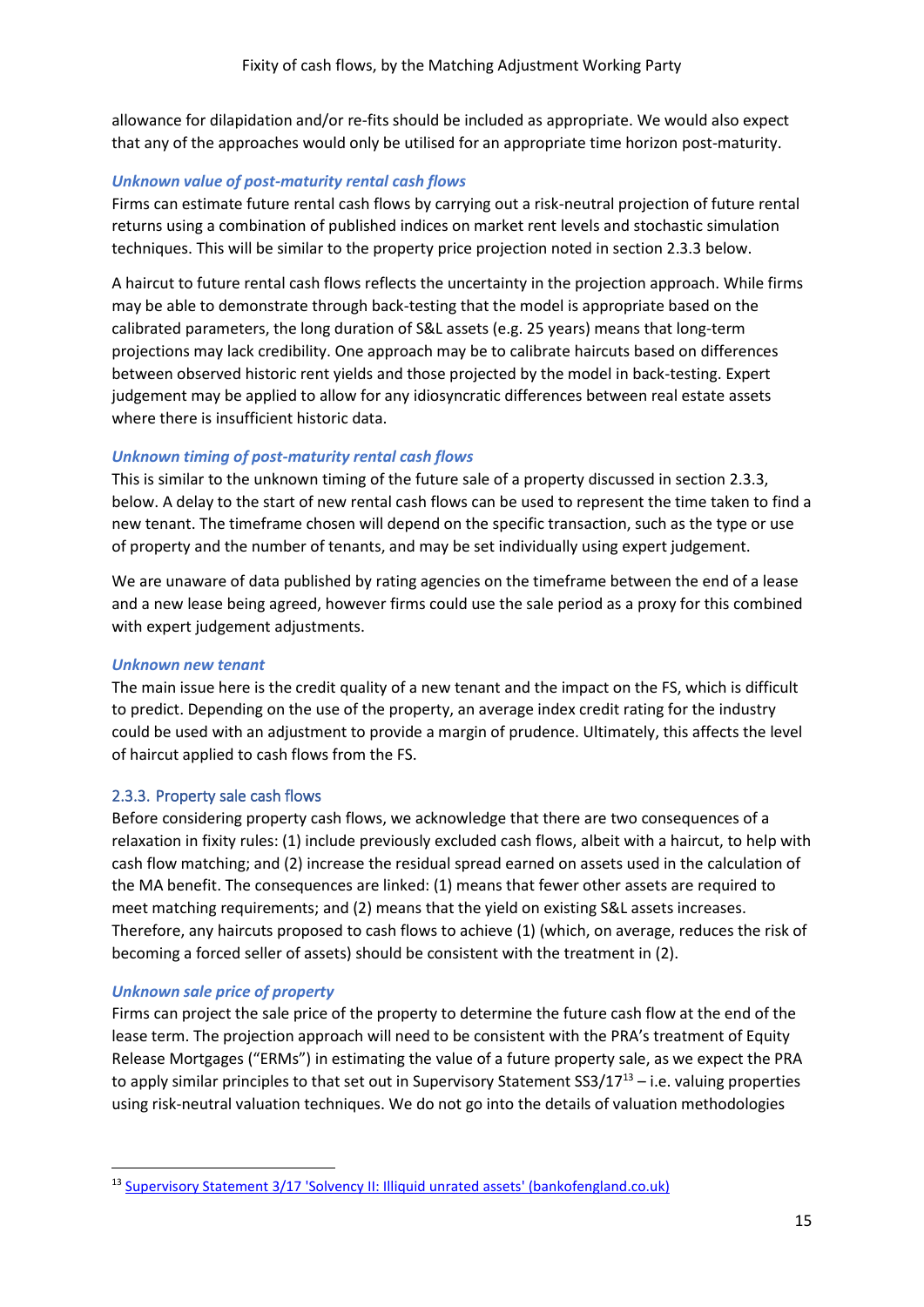here; however we expect that some form of stochastic process or closed form<sup>14</sup> technique using riskneutral parameters would be used to estimate the future property value, due to lack of observable market data.

In practice, the sale price of the property may not be a focus as the firm will look to re-let the property at the end of the lease term. There may therefore be a choice for the firm between including post-maturity rental cash flows (as discussed in section [2.3.2](#page-13-0) above) or including a future sale value for the property.

Determining haircuts to apply to post-maturity property sales is somewhat artificial and could lead to spurious estimates. If firms do plan to sell the property at the end of the lease, then the haircut may take into account factors such as the type of property, number of rentable units, attractiveness, age, quality etc., as well as by looking at comparable property in the same region. A more scientific approach is difficult to generalise and is likely to be transaction-specific due to the idiosyncratic nature of some real estate assets.

What is more relevant is the value of the property following default of the tenant – where either the firm looks to sell the property (which may be linked to the reason for tenant default) or re-let. The value of the property will take an immediate hit as a property without a tenant is worth less in the market, so a haircut to the market value to reach the "vacant possession value" could be made.

#### *Unknown timing of property sale*

If a property is to be sold following the end of a lease, there is often a period between the end of the lease and the sale of the property. The length of this period depends on the cost, size, type, region, quality, age, etc. of the property. It may also depend on practicalities, such as organising legal arrangements.

One possible method to determine the length of the period may be to use data gathered by external credit rating agencies in rating mortgage-backed securities. Agencies observe the time between the default of a mortgage and sale of the underlying collateral, and they have produced estimates of the time based on the country of the underlying asset. For example, Standard & Poor's ("S&P") estimate the period to be 12-18 months<sup>15</sup> for commercial mortgage-backed securities in the UK.

<sup>&</sup>lt;sup>14</sup> For example, firms value the no-negative-equity-guarantee as the present value of a series of put options on the forward price of the underlying property each valued using Black-Scholes option pricing. <sup>15</sup> [S&P European CMBS Methodology And Assumptions, November 2012](https://www.maalot.co.il/Publications/MT20150111122815.pdf)